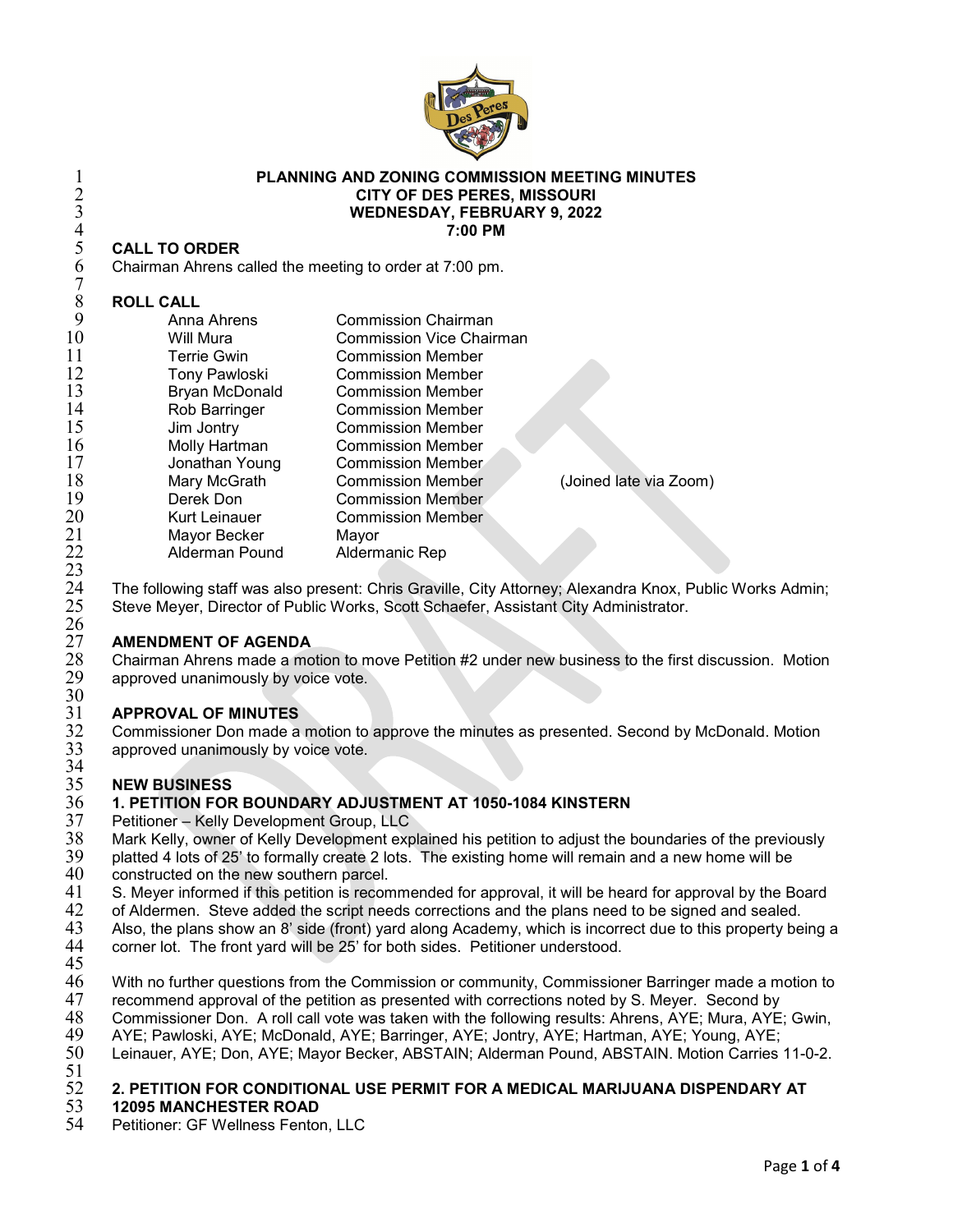

55 Assistant City Administrator Scott Schaefer gave a power point presentation/refresher of Amendment 2<br>56 and how we modified Des Peres Zoning Code to allow for medical cannabis operations. Amendment 2

56 and how we modified Des Peres Zoning Code to allow for medical cannabis operations. Amendment 2

57 provides for the limited legal production, distribution, sale and purchase of medical marijuana for a<br>58 prescribed list of qualifying health conditions as determined by the Missouri Department of Health a

58 prescribed list of qualifying health conditions as determined by the Missouri Department of Health and 59 Senior Services.<br>60 Amendment 2 pr

60 Amendment 2 prohibits local governments from banning medical cannabis operations and without

 $61$  amending our zoning code we could've been vulnerable to broad interpretations of our existing laws and  $62$  could've potentially let operations operate anywhere in the city.  $62$  could've potentially let operations operate anywhere in the city.<br> $63$  The Planning Commission and the Board of Aldermen sought o

- 63 The Planning Commission and the Board of Aldermen sought out to legalize medical marijuana
- 64 operations in Des Peres. Cultivation, infused-product manufacturing, testing labs and dispensaries are all
- $65$  permitted. These operations are only allowed in commercially zoned districts and require a conditional  $66$  use permit. The only commercially zoned properties are located along Manchester Road. Local
- 66 use permit. The only commercially zoned properties are located along Manchester Road. Local
- 67 governments are only allowed to govern the "time, place and manner" of facilities, as long as the
- 68 regulations are not "unduly burdensome". The Board of Aldermen approved a 1000' buffer between
- 69 schools and churches and medical marijuana facilities. With no questions, Mr. Schaefer turned to the petitioner to present.
- $^{71}_{72}$

72 Joe Delia, Chief Operating Officer of Root 66 and Dan Welsh (via Zoom) President of Root 66, explained<br>73 the medical marijuana dispensary operation and how it will work. They explained their team is heavily

- $73$  the medical marijuana dispensary operation and how it will work. They explained their team is heavily  $74$  focused on security and compliance. They currently have  $3$  other Root 66 locations in the St. Louis Are
- 74 focused on security and compliance. They currently have 3 other Root 66 locations in the St. Louis Area<br>75 and was the first to open in the City of St. Louis. Their team has been awarded 10 total licenses in the
- 75 and was the first to open in the City of St. Louis. Their team has been awarded 10 total licenses in the<br>76 state of Missouri. There are no neon signs or paraphernalia depicting marijuana, there will be high end  $76$  state of Missouri. There are no neon signs or paraphernalia depicting marijuana, there will be high end<br>T1 finishes on the inside, and states the security of the building will be comparable to a bank. All operation
- 77 finishes on the inside, and states the security of the building will be comparable to a bank. All operations
- 78 are regulated by the Missouri Department of Health and each facility must operate the same. Only
- 79 medical products sold in child resistant packaging are allowed and must not contain a marijuana symbol
- 80 or word on the packaging. The State regularly spot inspects each facility for compliance.
- 81 The end cap location is ideal for security, parking is ample for proposed use, and is unlikely to 82 significantly add to the traffic on Manchester Road.
- $82$  significantly add to the traffic on Manchester Road.<br> $83$  This floor plan has been tested and maximized for  $\overline{\phantom{a}}$
- 83 This floor plan has been tested and maximized for patient flow; a quick in and out with average patient 84 times being 7minutes. The average demographic is 40-60 year old patient.
- 
- $85$  Root 66 has taken extensive security measures by adding bollards around the facility, having 24 hour<br> $86$  security coverage (cameras) on site, and a security quard in a private room. There will also be an offs 86 security coverage (cameras) on site, and a security guard in a private room. There will also be an offsite
- 87 security center for after-hours surveillance. The "mantrap" vestibule is bullet proof and secured to ensure
- 88 the patient behind the one entering cannot rush in. All products and cash are locked in a vault with 1/4"<br>89 steel walls. Mr. Delia claims is it virtually impossible to break into their operation. 89 steel walls. Mr. Delia claims is it virtually impossible to break into their operation.<br>90 Mr. Welsh states this is not the first time entering the medical cannabis market. it's
- 90 Mr. Welsh states this is not the first time entering the medical cannabis market, it's their fourth (in the
- 
- 91 area) so are not unfamiliar to the process. They desire to integrate into the community just as a local 92 pharmacy would, create jobs and allow for locals to have access to medical cannabis as there were no
- licenses granted in Des Peres or Kirkwood in 2019.
- 94<br>95
- 95 Chair Ahrens and Commissioner McDonald questioned how the cash will be removed from the store, as<br>96 thieves would likely target cash, not products: and how would the product be brought into the building 96 thieves would likely target cash, not products; and how would the product be brought into the building<br>97 securely?
- 97 securely?<br>98 Mr. Delia a
- 98 Mr. Delia answered all cash is stored in the vault at the end of the day. Cash is removed from the site via<br>99 armored car service. Product will be delivered to the NW corner of the building by a licensed delivery
- armored car service. Product will be delivered to the NW corner of the building by a licensed delivery
- $100$  service. They are required to call the surveillance office beforehand to ensure there are not any concerns  $101$  in the area. in the area.
- 
- $\frac{102}{103}$ 103 Mr. Meyer asked how many patients are allowed into the store at any given time.<br>104 Mr. Delia answered it is a required 1:1 ratio, normally not any more than 4 patient
- 104 Mr. Delia answered it is a required 1:1 ratio, normally not any more than 4 patients at a time. If there is  $105$  not a patient advisor available at the time, the shop has a secure waiting room.
- $105$  not a patient advisor available at the time, the shop has a secure waiting room.<br> $106$  Chairman Ahrens questioned if there'd be congregation in the parking lot?
- $106$   $\,$  Chairman Ahrens questioned if there'd be congregation in the parking lot?<br> $107$   $\,$  Mr. Delia answered if there was congregation in the parking lot, the securit
- $107$  Mr. Delia answered if there was congregation in the parking lot, the security guard would ask loiters to  $108$  leave.
- leave.
- 109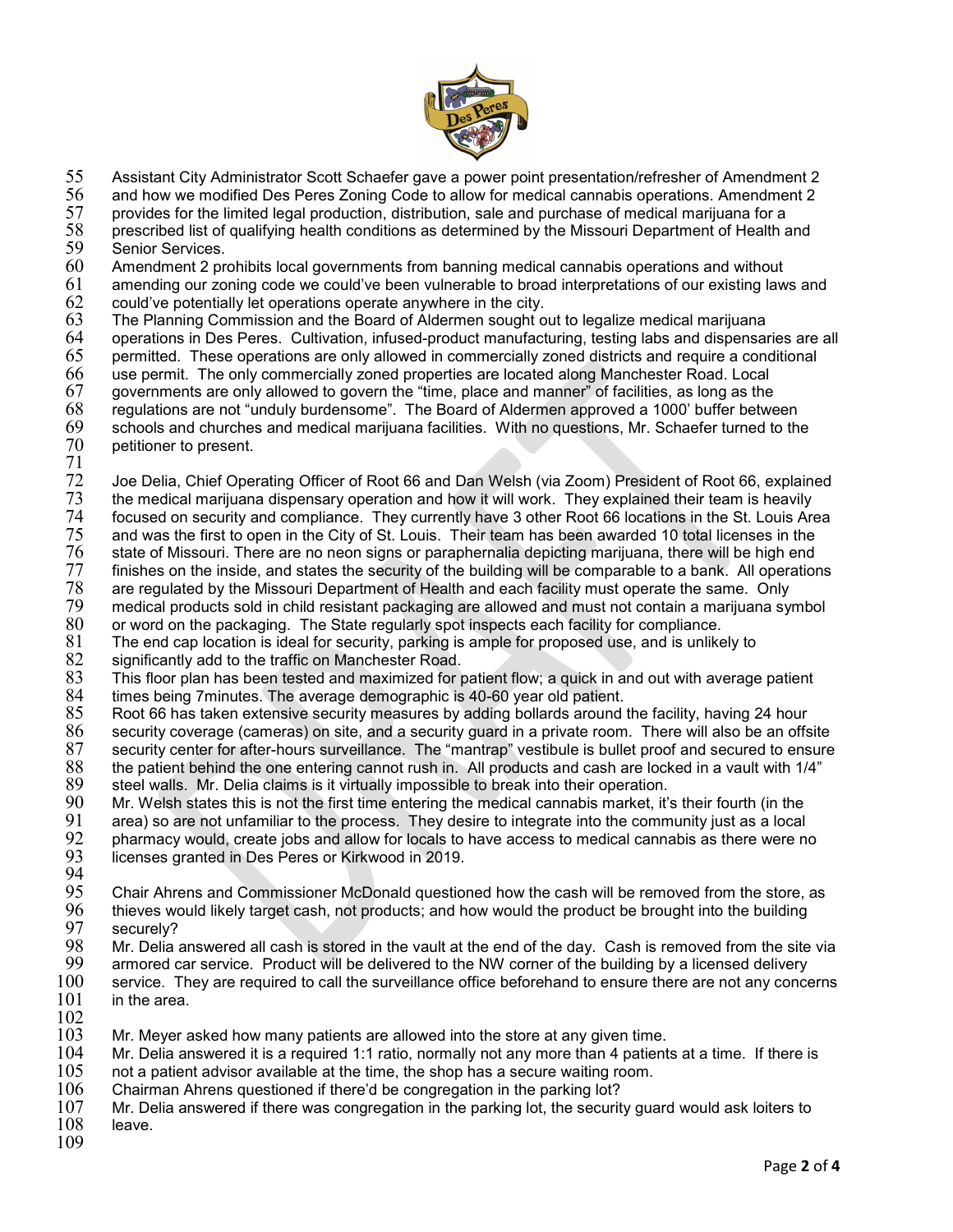

- $110$  Commissioner McGrath questioned if Missouri would legalize recreational marijuana, would this store  $111$  automatically become a recreational dispensary or would it stay medical?
- 111 automatically become a recreational dispensary or would it stay medical?<br>112 Mr. Welsh and Mr. Graville answered that we cannot decide on the possit
- 112 Mr. Welsh and Mr. Graville answered that we cannot decide on the possible future, we can only decide 113 the petition here and now, but would assume Missouri would have strict requiations as they do now.
- 113 the petition here and now, but would assume Missouri would have strict regulations as they do now.<br>114 Commissioner Hartman asked if the products are approved by the FDA and to explain the inventory

114 Commissioner Hartman asked if the products are approved by the FDA and to explain the inventory<br>115 control process.

- 115 control process.<br>116 Mr. Delia answei
- $116$  Mr. Delia answered all products are highly regulated by the state. Each product is sealed and  $117$  tested/approved by the State lab. The process is so highly regulated, the State can tell which i 117 tested/approved by the State lab. The process is so highly regulated, the State can tell which plant each<br>118 product came from and who it's end user it was sold to. Each product is marked with a barcode for
- 118 product came from and who it's end user it was sold to. Each product is marked with a barcode for<br>119 tracking. The FDA to date has not and will not approve cannabis for the treatment of any disease or
- $119$  tracking. The FDA to date has not and will not approve cannabis for the treatment of any disease or  $120$  condition in any of the states. Mr. Delia states that every person that works in the medical marijuana
- $120$  condition in any of the states. Mr. Delia states that every person that works in the medical marijuana<br> $121$  industry in the State of Missouri is approved and licensed through the state. Product inventory is take
- 121 industry in the State of Missouri is approved and licensed through the state. Product inventory is taken<br>122 each night and each morning and is also placed into the vault upon closing. Inventory is a two person
- 122 each night and each morning and is also placed into the vault upon closing. Inventory is a two person<br>123 control process.
- 123 control process.<br>124 Commissioner B
- 124 Commissioner Barringer asked how this petition blends with the family friendly enterprises that are 125 currently in the center. Businesses in the future may be opposed to the location because of Root 6 125 currently in the center. Businesses in the future may be opposed to the location because of Root 66.<br>126 Commissioner Pawloski asked what the required minimum age is to enter the facility.
- 126 Commissioner Pawloski asked what the required minimum age is to enter the facility.<br>127 Mr. Dalia answered the minimum age to get a medical card is 21. Again, if a patron d
- 127 Mr. Dalia answered the minimum age to get a medical card is 21. Again, if a patron does not have a 128 medical card, they cannot enter the building. medical card, they cannot enter the building.
- $\frac{129}{130}$
- 130 Meghan Lamping of Carmody McDonald, representing Briann Realty, owners of the shopping center 131 directly east of the proposed Root 66 addressed the Commission and petitioners.
- 131 directly east of the proposed Root 66 addressed the Commission and petitioners.<br>132 There are 36 tenants in the shopping center, most of who are not in favor with the
- 132 There are 36 tenants in the shopping center, most of who are not in favor with the proposed business.
- 133 Mathnasium, a math-only learning center for grades K-12, is 45ft from the proposed Root 66. Mathnasium<br>134 does not meet the definition of a "school" by Des Peres, but argue that Mathnasium is a school by
- 134 does not meet the definition of a "school" by Des Peres, but argue that Mathnasium is a school by<br>135 Missouri definition. Ms. Lamping claims parents will be afraid to drop their children off for tutoring d
- 135 Missouri definition. Ms. Lamping claims parents will be afraid to drop their children off for tutoring due to<br>136 the cameras and security quards and this proposed business will drive away tenants from the center and
- 136 the cameras and security guards and this proposed business will drive away tenants from the center and contribute to loss of revenues. She claims Root 66 will use their rear parking lot for loading and 137 contribute to loss of revenues. She claims Root 66 will use their rear parking lot for loading and
- 138 unloading due to skewed property lines. Her client doesn't want this CUP turned down, just believes it should be located elsewhere.
- $\frac{140}{141}$

141 Mr. Graville spoke to remind the commission they are a recommending body, not an interpretative body<br>142 and the decision today needs to be solely about the conditional use, as well as "time, place and manner"

- 142 and the decision today needs to be solely about the conditional use, as well as "time, place and manner";  $143$  not if medical marijuana should be allowed. He also reiterated that Mathnasium does not meet the
- 143 not if medical marijuana should be allowed. He also reiterated that Mathnasium does not meet the 144 definition of school. If any party wanted to argue the decision of the Zoning Officer (Steve) regarding 145 school definition, they'd need to take their appeal to the Board of Adjustment.
- 145 school definition, they'd need to take their appeal to the Board of Adjustment.<br>146 Mr. Welsh spoke in agreeance with Mr. Graville, stating that Mathnasium is a
- 146 Mr. Welsh spoke in agreeance with Mr. Graville, stating that Mathnasium is a for profit enterprise, not a<br>147 school. He states loading and unloading will not take place on the neighboring property, and saying so 147 school. He states loading and unloading will not take place on the neighboring property, and saying so is<br>148 a false speculation. Root 66 should not be viewed as negative because they have higher requirements 148 a false speculation. Root 66 should not be viewed as negative because they have higher requirements 149 for security.
- for security.
- $\frac{150}{151}$
- 151 Commissioner Don asked what size delivery vehicles will be used. He also asked why Root 66 looks so<br>152 uninviting and why are there so many bollards around the building; he's never seen a bank or jewelry  $152$  uninviting and why are there so many bollards around the building; he's never seen a bank or jewelry  $153$  store with bollards.
- 153 store with bollards.<br>154 Mr. Delia answered
- Mr. Delia answered the deliveries will be made via small van or pickup truck. He claimed they want a nice 155 looking space, but also safe. The bollards contribute to Root 66's layered security plan. If certain municipalities want more or less they'll revise.
- 

157<br>158 158 Nina Makalintal, owner of Mathnasium, addressed the commission stating although Mathnasium is not

- 159 classified or function as a school, they take the students that need help and evaluate, assess and teach  $160$  children just as teachers do. She and her husband do not operate for the profit, it is because of the
- 160 children just as teachers do. She and her husband do not operate for the profit, it is because of the  $161$  children. She is concerned for the safety of the children and also wants this operation moved elsewh children. She is concerned for the safety of the children and also wants this operation moved elsewhere.
- $\frac{162}{163}$

163 With no further questions from the Commission or community, Chairman Ahrens assigned this petition to

164 subcommittee consisting of the following Commissioners – Mura (Chair), Gwin, Leinauer, Hartman,